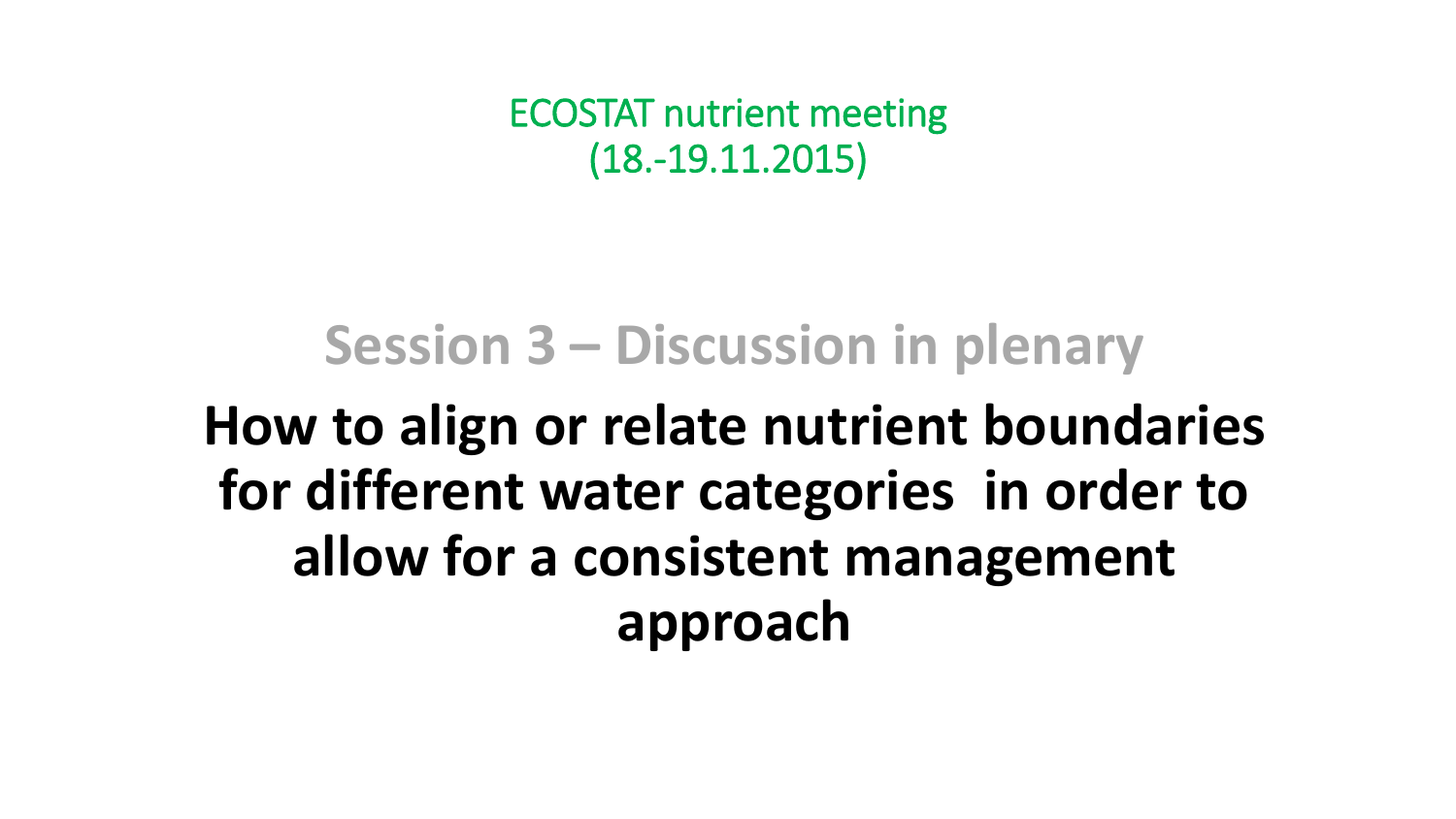#### Questions for discussion

- Why have so few MS tried to relate nutrient boundaries set for freshwater with boundaries set for saline waters?
- How is a consistent management approach ensured if nutrient boundaries do not match or if different nutrient parameters are assessed in freshwater and in saline waters?
- Can best practice approaches on aligning nutrient boundaries for different water categories be identified?
- Is more research on this issue required and if yes, what does it need to address (e.g. coupling of catchment models with marine models)?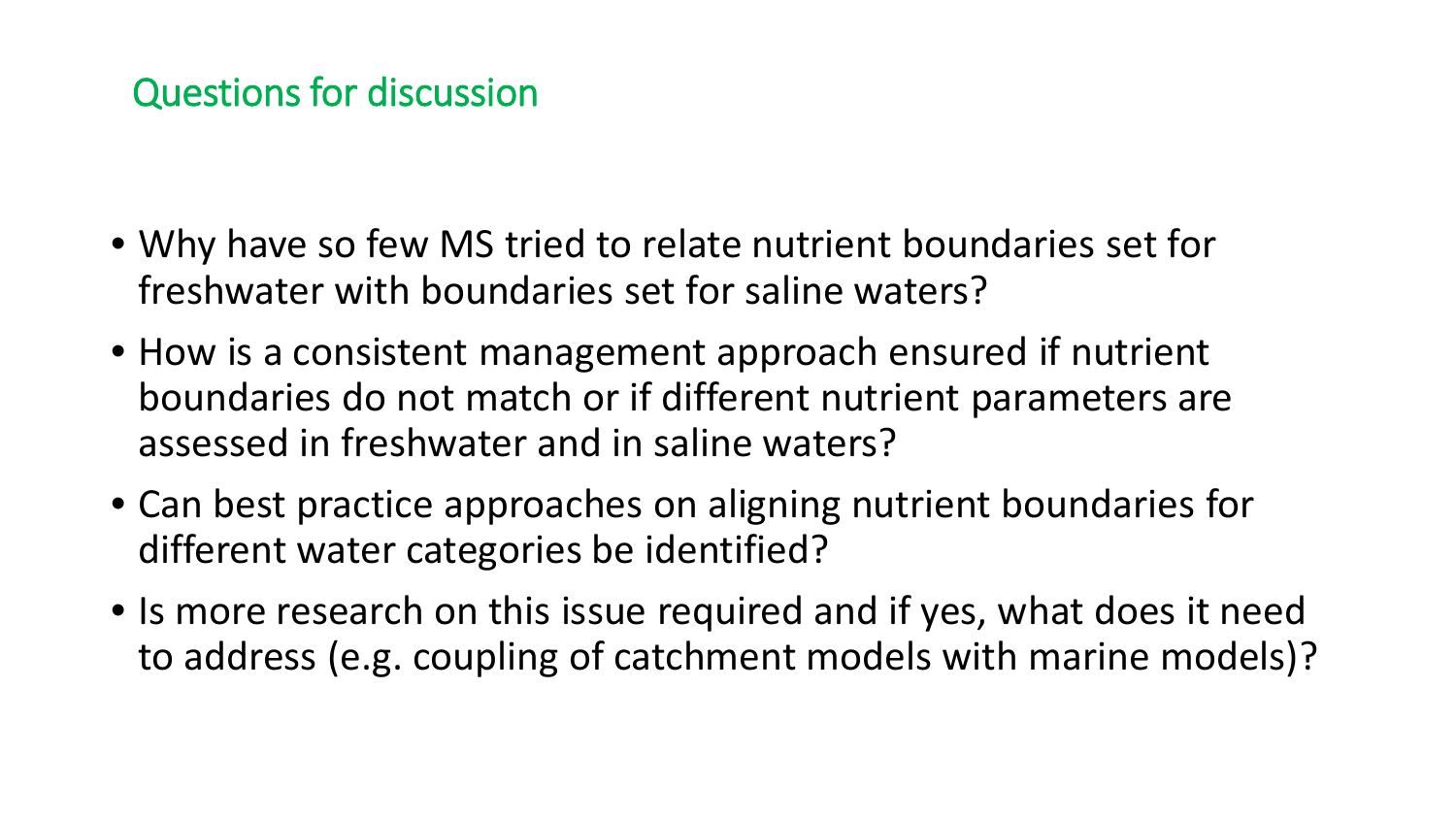#### Baltic Sea

| Country   |      |        |                            | <b>Transitional</b> |        |                |      |        |                |      |        |                |      | Coastal        |                                  |      |               |                                                | Marine |        |                |      |                |                |                    |               |                |                                                |
|-----------|------|--------|----------------------------|---------------------|--------|----------------|------|--------|----------------|------|--------|----------------|------|----------------|----------------------------------|------|---------------|------------------------------------------------|--------|--------|----------------|------|----------------|----------------|--------------------|---------------|----------------|------------------------------------------------|
|           |      | 론      |                            |                     |        | Nitrate        |      |        |                |      | 킽      |                |      | <b>Nitrate</b> |                                  |      | $\frac{2}{5}$ |                                                |        | 옽      |                |      | <b>Nitrate</b> |                |                    | $\frac{2}{5}$ |                | types<br>$\infty$<br>$\overline{\overline{6}}$ |
|           | Mean | Median | 90% percentile             | Mean                | Median | 90% percentile | Mean | Median | 90% percentile | Mean | Median | 90% percentile | Mean | Median         | rcentile<br>ω<br>$\Omega$<br>90% | Mean | Median        | 90% percentile                                 | Mean   | Median | 90% percentile | Mean | Median         | 90% percentile | Mean               | Median        | 90% percentile | Consistent Monitoring for                      |
| Denmark   |      |        |                            |                     |        |                |      |        |                |      |        |                |      |                |                                  |      |               | N/A did not provide information for the Baltic |        |        |                |      |                |                |                    |               |                |                                                |
| Estonia   |      |        | N/A no transitional waters |                     |        |                |      |        |                | S    |        |                |      |                |                                  |      |               |                                                |        |        |                |      |                |                | N/A did not report |               |                |                                                |
| Finland   |      |        | N/A no transitional waters |                     |        |                |      |        |                | S    |        |                |      |                |                                  |      |               |                                                |        |        |                |      |                |                | W                  |               |                |                                                |
| Germany   |      |        |                            | Υ                   |        |                |      |        |                |      |        |                | Υ    |                |                                  |      |               | W                                              |        |        |                |      |                |                |                    |               |                |                                                |
| Latvia    |      |        |                            |                     |        |                | W    |        |                |      |        |                |      |                |                                  | S    |               |                                                |        |        |                |      |                |                | W                  |               |                |                                                |
| Lithuania | S    |        |                            |                     |        |                |      |        |                | S    |        |                |      |                |                                  |      |               |                                                | Y      |        |                |      |                |                | W                  |               |                |                                                |
| Poland    | S/Y  |        |                            | Υ                   |        |                | Υ    |        |                | S    |        |                | γ    |                |                                  | γ    |               |                                                | γ      |        |                |      |                |                | W                  |               |                |                                                |
| Sweden    | S/W  |        |                            |                     |        | S/W            |      |        |                |      |        | W              |      |                |                                  |      |               |                                                |        |        | W              |      |                |                |                    |               |                |                                                |

| Country   |        |                   |                            |        |                |      |        |                   |                                                |         |                |      |        |                |      |               |                    |                           |             |  |
|-----------|--------|-------------------|----------------------------|--------|----------------|------|--------|-------------------|------------------------------------------------|---------|----------------|------|--------|----------------|------|---------------|--------------------|---------------------------|-------------|--|
|           |        |                   | <b>Transitional</b>        |        |                |      |        |                   |                                                | Coastal |                |      |        |                |      | <b>Marine</b> |                    |                           | all 3 types |  |
|           |        | 은                 |                            |        | Phosphate      |      |        | 욘                 |                                                |         | Phosphate      |      |        | 은              |      |               | Phosphate          |                           |             |  |
|           | Mean   | percentile<br>90% | Mean                       | Median | 90% percentile | Mean | Median | percentile<br>90% | Mean                                           | Median  | 90% percentile | Mean | Median | 90% percentile | Mean | Median        | 90% percentile     | Consistent monitoring for |             |  |
| Denmark   |        |                   |                            |        |                |      |        |                   | N/A did not provide information for the Baltic |         |                |      |        |                |      |               |                    |                           |             |  |
| Estonia   |        |                   | N/A no transitional waters |        |                |      | lS     |                   |                                                |         |                |      |        |                |      |               | N/A did not report |                           |             |  |
| Finland   |        |                   | N/A no transitional waters |        |                |      | S      |                   |                                                |         |                |      |        |                |      | W             |                    |                           |             |  |
| Germany   |        |                   | N/A no transitional waters |        |                |      |        | Υ                 |                                                |         |                |      |        | Υ              |      | W             |                    |                           |             |  |
| Latvia    |        |                   |                            | W      |                |      |        |                   |                                                | S       |                |      |        |                |      | W             |                    |                           |             |  |
| Lithuania | ls.    |                   |                            |        |                |      | S      |                   |                                                |         |                |      | Υ      |                |      | W             |                    |                           |             |  |
| Poland    | S or Y |                   |                            | Υ      |                |      | S      |                   |                                                | Υ       |                |      | Υ      |                |      | W             |                    |                           |             |  |
| Sweden    | S/W    |                   |                            | W      |                |      | S/W    |                   |                                                | W       |                |      |        |                |      | W             |                    |                           |             |  |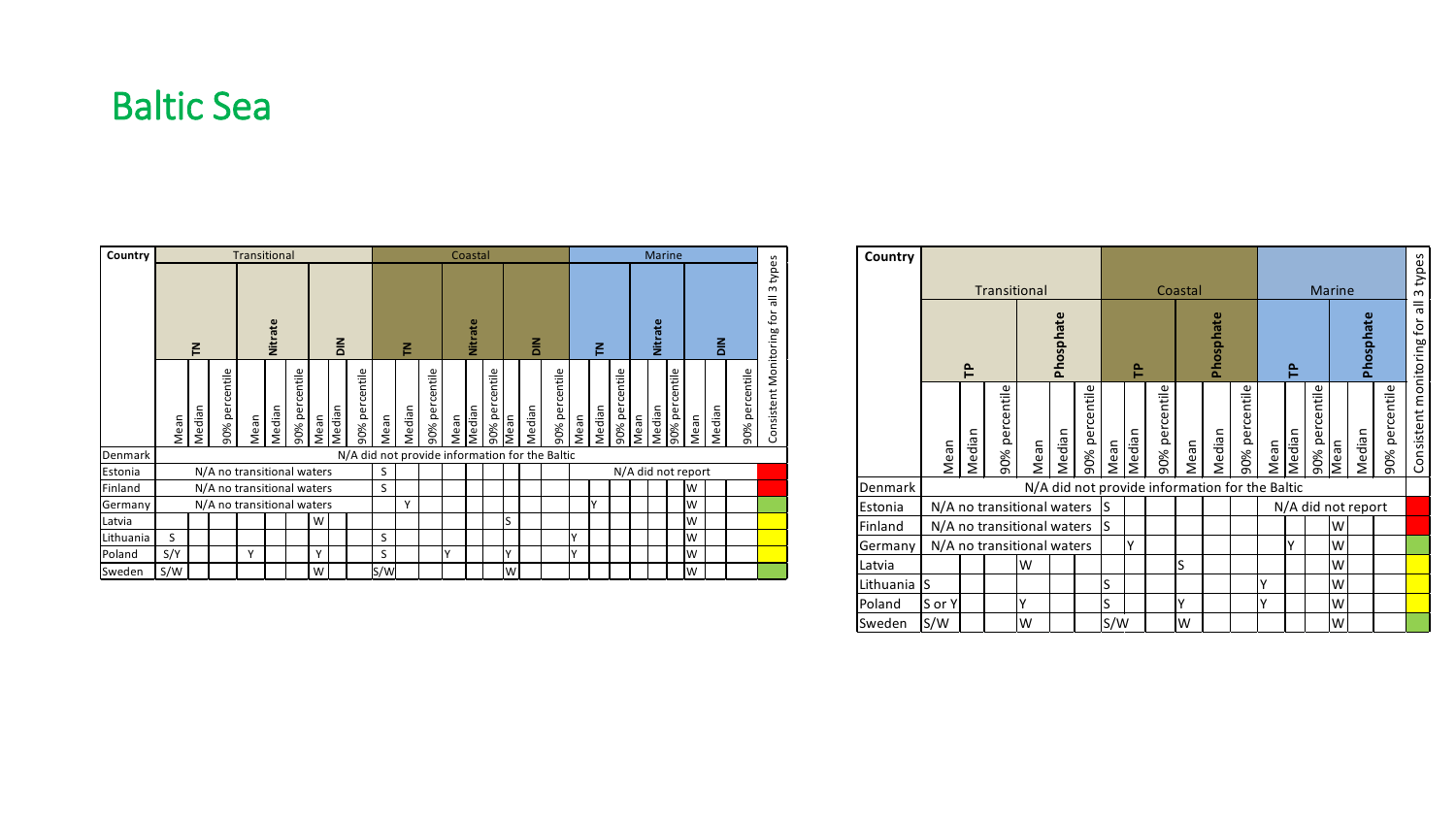### Mediterranean Sea

| Country  |                     |        |                   |                             | <b>Transitional</b> |                   |      |        |                | Coastal                   |         |                |      |         |                |      |        |                      | <b>Marine</b> |        |                |                      |         |                   |      |                 |                   |                           |
|----------|---------------------|--------|-------------------|-----------------------------|---------------------|-------------------|------|--------|----------------|---------------------------|---------|----------------|------|---------|----------------|------|--------|----------------------|---------------|--------|----------------|----------------------|---------|-------------------|------|-----------------|-------------------|---------------------------|
|          |                     | 킽      |                   | Nitrate<br>$\sum_{i=1}^{n}$ |                     |                   |      | 옽      |                |                           | Nitrate |                |      |         | $rac{2}{5}$    |      |        | 킽                    |               |        | <b>Nitrate</b> |                      |         | $rac{2}{5}$       |      | types<br>$\sim$ |                   |                           |
|          | Mean                | Median | percentile<br>90% | Mean                        | Median              | percentile<br>90% | Mean | Median | 90% percentile | Mean                      | Median  | 90% percentile | Mean | Median  | 90% percentile | Mean | Median | 90% percentile       | Mean          | Median | 90% percentile | Mean                 | Median  | percentile<br>90% | Mean | Median          | percentile<br>90% | Consistent Monitoring for |
| Croatia  |                     |        |                   |                             |                     |                   |      | Υ      |                |                           |         |                |      |         |                |      | Υ      |                      |               |        |                |                      | Maximum |                   |      |                 |                   |                           |
| Cyprus   |                     |        |                   | N/A no transitional         |                     |                   |      |        |                |                           |         |                | γ    |         |                |      |        |                      |               |        |                | N/A No info provided |         |                   |      |                 |                   |                           |
| France   |                     |        | S                 |                             |                     |                   |      |        | ls             |                           |         |                |      |         |                |      |        | N/A No info provided |               |        |                |                      |         |                   |      |                 |                   |                           |
| Greece   | ۷                   |        |                   |                             |                     |                   |      |        |                | γ<br>N/A No info provided |         |                |      |         |                |      |        |                      |               |        |                |                      |         |                   |      |                 |                   |                           |
| Italy    | γ                   |        |                   |                             |                     |                   |      |        |                | N/A No info provided      |         |                |      |         |                |      |        |                      |               |        |                |                      |         |                   |      |                 |                   |                           |
| Malta    |                     |        |                   |                             |                     |                   |      |        |                | N/A No info provided      |         |                |      |         |                |      |        |                      |               |        |                |                      |         |                   |      |                 |                   |                           |
| Slovenia | N/A no transitional |        |                   |                             |                     |                   |      |        |                |                           |         |                |      | Maximum |                |      |        |                      |               |        |                |                      | Maximum |                   |      |                 |                   |                           |
| Spain    | γ<br>γ              |        |                   |                             |                     |                   |      |        |                |                           |         |                | ٧    |         |                |      |        |                      |               |        |                | ς                    |         |                   |      |                 |                   |                           |

| Country  |                     |                | <b>Transitional</b> |      |        |                   |      |                      |                   | Coastal   |        |                   |                                 |        |                   |                      |                      |                   |                           |  |  |
|----------|---------------------|----------------|---------------------|------|--------|-------------------|------|----------------------|-------------------|-----------|--------|-------------------|---------------------------------|--------|-------------------|----------------------|----------------------|-------------------|---------------------------|--|--|
|          |                     | Phosphate<br>은 |                     |      |        |                   |      | 은                    |                   | Phosphate |        |                   |                                 | 욘      |                   |                      | Phosphate            |                   | 3 types<br>$\equiv$       |  |  |
|          | Mean                | Median         | 90% percentile      | Mean | Median | percentile<br>90% | Mean | Median               | percentile<br>90% | Mean      | Median | percentile<br>90% | Mean                            | Median | percentile<br>90% | Mean                 | Median               | percentile<br>90% | Consistent monitoring for |  |  |
| Croatia  |                     | γ              |                     |      | γ      |                   |      | Υ                    |                   |           | Υ      |                   |                                 |        |                   |                      |                      | γ                 |                           |  |  |
| Cyprus   |                     |                | N/A no transitional |      |        |                   |      | Υ                    |                   |           |        |                   |                                 |        |                   | N/A No info provided |                      |                   |                           |  |  |
| France   |                     |                | S                   |      |        | S                 |      |                      |                   |           |        |                   | N/A did not provide information |        |                   |                      |                      |                   |                           |  |  |
| Greece   |                     |                |                     | Υ    |        |                   |      |                      |                   | Υ         |        |                   |                                 |        |                   |                      | N/A No info provided |                   |                           |  |  |
| Italy    |                     |                |                     | Y    |        |                   | Υ    |                      |                   |           |        |                   |                                 |        |                   |                      | N/A No info provided |                   |                           |  |  |
| Malta    |                     |                |                     |      |        |                   |      | N/A No info provided |                   |           |        |                   |                                 |        |                   |                      |                      |                   |                           |  |  |
| Slovenia | N/A no transitional |                |                     |      |        |                   |      | ?                    |                   |           |        | Υ                 |                                 |        |                   |                      |                      | Y                 |                           |  |  |
| Spain    | Υ                   |                |                     | Υ    |        |                   |      |                      |                   | Y         |        |                   |                                 |        |                   | ŗ                    |                      |                   |                           |  |  |